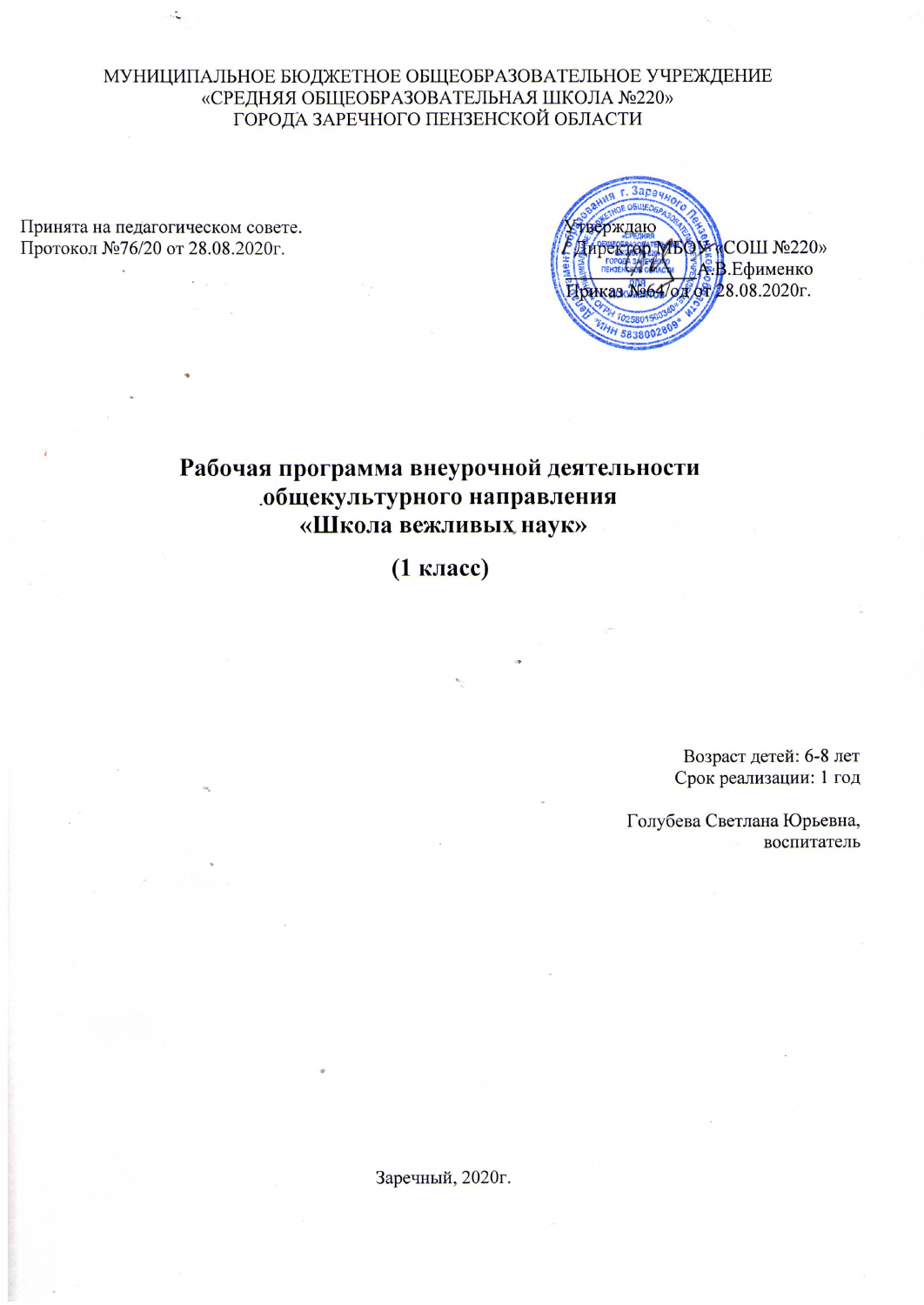#### Планируемые результаты освоения программы внеурочной деятельности

#### Личностные результаты

يتد

- проявление эмоционально-положительного отношения и интереса к культуре, традициям;

- понимание чувств других людей и сопереживание им;

- адекватная оценка своих возможностей, осознанная ответственность за свое поведение.
- проявление положительного отношения к школе;
- понимание и следование в деятельности нормам эстетики;
- умение осуществлять коллективную постановку новых целей, задач.
- способность оценить свои поступки в позиции «Я школьник»;
- следование в поведении моральным и этическим требованиям;
- ориентация на нравственное содержание и смысл поступков.

#### Метапредметные результаты

Регулятивные УУД

- умение ставить коммуникативные задачи в сотрудничестве с учителем;

- умение адекватно понимать причины успеха/ неуспеха в общении;

- умение планировать действия в соответствии с поставленной задачей;

- проявление инициативы в учебном сотрудничестве.

#### Коммуникативные УУД

- умение адекватно использовать речь и речевые средства;

- использование речи для регуляции своего действия;

- адекватное использование речевых средств для решения различных коммуникативных задач;

- готовность принимать различные точки зрения, умение формулировать собственное мнение. Познавательные УУД

- умение осуществлять поиск информации с использованием предоставленных учителем ресурсов;

- способность осознанно и произвольно строить речевое высказывание в устной и письменной речи:

- умение строить простые рассуждения по заданным ситуациям.

#### Предметные результаты

- понимание значимости культуры, нравственных ценностей и традиций;

- формирование первоначальных этических представлениях, понятий о нравственности;

- формирование уважительного и тактичного отношения к личности другого человека;

- умение осознанно воспринимать и оценивать поступки людей, участвовать в обсуждении, давать и обосновывать нравственную оценку поступков;

- умение самостоятельно пользоваться справочными источниками для получения дополнительной информации.

Планируемые воспитательные результаты:

В результате реализации программы внеурочной деятельности предполагается достичь следующих результатов:

Первый уровень результатов - учащиеся должны знать о нормах и правилах нравственного поведения, в том числе об этических нормах взаимоотношений в семье, школе, классе.

Для достижения данного уровня результатов необходимо сформировать позитивное отношение учащихся к занятиям и к этическим нормам взаимоотношения с окружающими.

Второй уровень результатов - получение обучающимися опыта переживания и позитивного отношения к базовым ценностям общества.

Для достижения данного уровня результатов необходимо: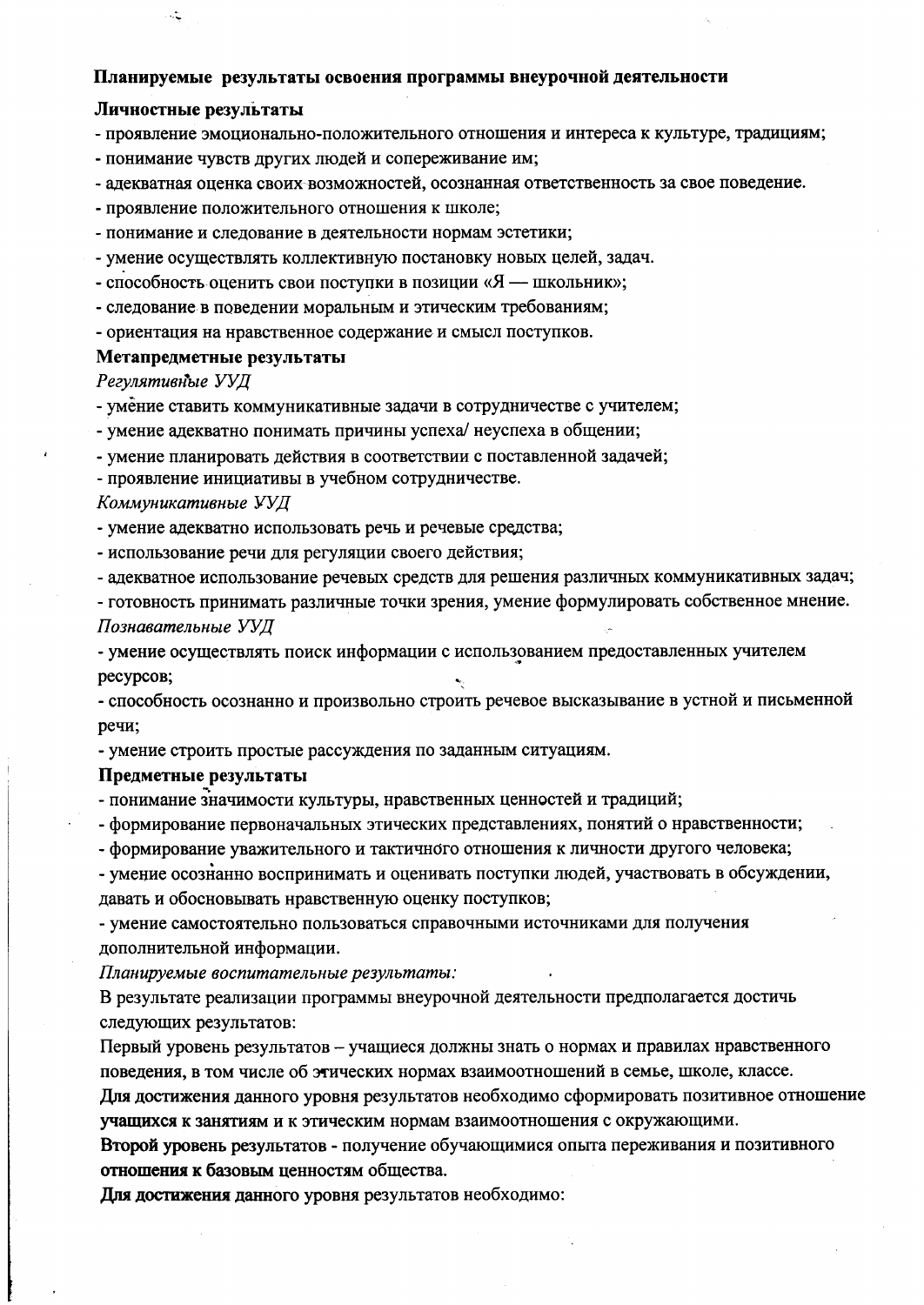- сформировать взаимоотношения обучающихся на уровне класса, то есть дружественной среды, в которой каждый ребенок получает практическое подтверждение приобретенных знаний и начинает их ценить:

- организовать взаимодействие со сверстниками, старшими и младшими детьми, взрослыми в соответствии с общепринятыми нравственными нормами.

Третий уровень результатов - получение обучающимися опыта самостоятельной общественной деятельности, ощущение себя как ответственного члена общества.

Для его достижения необходимо:

 $\mathcal{L}$ 

- сформировать навык взаимодействия обучающихся с представителями различных социальных субъектов, в том числе за пределами школы, в открытой общественной среде.

# Формы контроля планируемых результатов:

- Опрос.
- Наблюдение.
- Диагностика отношения к жизненным ценностям
- Анкетирование учащихся и родителей.

# Содержание программы внеурочной деятельности

## Я - первоклассник. (3 часа)

Понятия «я», «внешний вид». Аккуратность, опрятность, бережливость - уважение человека к себе. Личная гигиена. Понятия «имя», «фамилия», «отчество», «кличка», «прозвище». Отношение по имени к одноклассникам и друзьям. Имя и отношение к человеку. Анализ проблемных ситуаций. Необходимость человека в общении. Речь - важнейшее средство общения.

О дружбе и друзьях. (3 часа)

Понятия «товарищ», «друг». Товарищество и дружба в традициях русского народа. Правила общения с товарищами и друзьями. Взаимовыручка.

# Этика и этикет. (8 часов)

Понятия «этика», «этикет». Специфика речевого общения. Речь и отношение человека к людям. Роль мимики, жестов и позы в общении. Основные правила вежливости в общении. Правила знакомства, представления и обращения. Правила приветствия и прощания. Правила выражения извинения и просьбы. Правила выражения благодарности и отказа. Что такое хорошо и что такое плохо.

## Я и взрослые. Я и младшие. (4 часа)

Семья, родители, родные. Отношение поколений в семье. Русские традиции отношения к старшим. Этикет в общении с учителем. Помощь и забота по отношению к младшим. Понятие «люди с ограниченными возможностями».

## Я и правила поведения. (10 часа)

Правила поведения на переменах. Правила поведения в столовой, за столом. Правила поведения в гостях. Как правильно выбирать и дарить подарки. Правила поведения в общественных местах.

# Сказка - ложь, да в ней намек. (4 часа)

Добро и зло в сказках. Волшебство, чудо и правда в сказках. В сказках - мечты людей. Победа правды над кривдой в сказках.

## Итоговое занятие. (1 час)

Заочное путешествие по «Школе вежливых наук».

| No  | Тема внеурочной деятельности | Количество часов |          |       |  |
|-----|------------------------------|------------------|----------|-------|--|
| п/п |                              | теория           | практика | всего |  |
|     | $A$ — первоклассник          |                  |          |       |  |
|     | О дружбе и друзьях           |                  |          |       |  |
|     | Этика и этикет               |                  |          |       |  |

## Учебно-тематический план